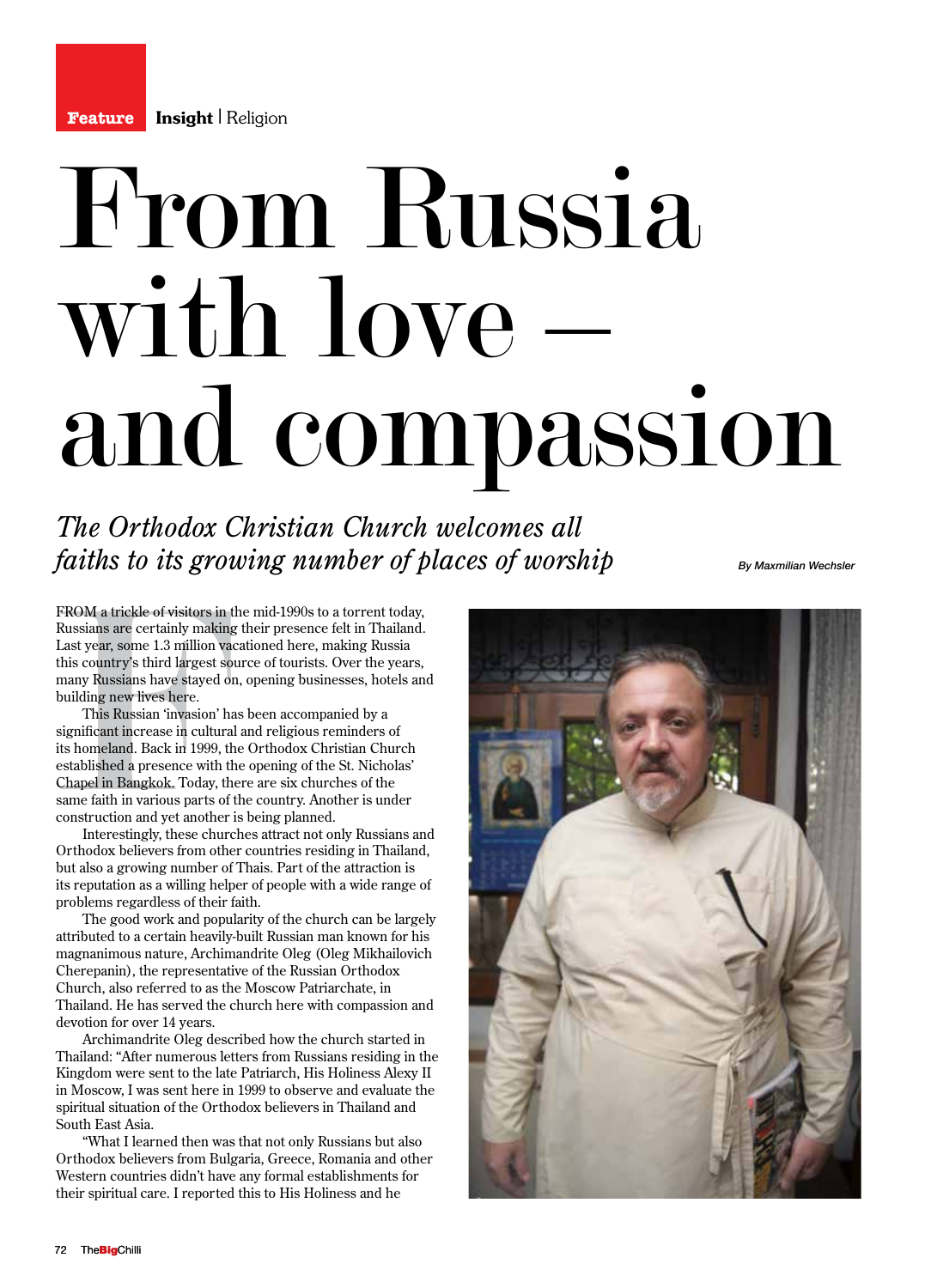

blessed my efforts to set up an Orthodox parish in Bangkok. We opened the St. Nicholas' Chapel on December 29, 1999 and I was appointed its rector.

"After that, people started coming to worship and pray, with more and more Russians, other foreigners and Thais joining in the services. Thais are increasingly interested in the Orthodox Church and it is gaining many followers here. Some of these Thai believers are married to Russians, and they prefer to be Orthodox because it is easier for their family life.

"We don't call ourselves the Russian Orthodox Church here, but we are under His Holiness Patriarch Kirill of the Moscow Patriarchate, who was elevated to his position in 2009. Anyone can attend our services but only Orthodox believers can take part in the sacraments.

"Orthodoxy is the biggest religion in Russia, with about 85 per cent of the population being followers, but not all of them attend church services."

per cent of the population be<br>attend church services."<br>Prior to meeting Archim<br>attended the service in the soff Sukhothai Road for a bett<br>work. It was full of Thai and<br>and a Russian couple with tw<br>who was baptized by Archi Prior to meeting Archimandrite Oleg for this interview, I attended the service in the small St. Nicholas' Chapel located off Sukhothai Road for a better understanding of the church's work. It was full of Thai and foreign worshippers when I arrived, and a Russian couple with two children came later with an infant who was baptized by Archimandrite Oleg.

After the service I sat and talked with him for the second time in three years in his small office. We were joined by his long-time aid, Russian-born Vladimir Buntilov, PhD.

"At present we have six churches in Thailand. Recently we had the opening ceremony for a new church on the island of Koh Samui, and we have already started to make preparations for the construction of our eighth church in Hua Hin.

"However, the most important project for us right now is the church now being built in Bangkok on Sukhumvit Road Soi  $101/1.$ "

The Archimandrite explained the reason for the second church in Bangkok. "The St. Nicholas' Chapel is the only building we rent, and because the rental fee has been going up constantly, we decided to buy land and build a new church.



"To build a church costs a lot of money. You need to buy land, construct the church and decorate it, which is expensive. Our people decided to collect donations for the project and within four months we had collected about US\$1 million. We bought the land and began construction, and we hope to move to the new church in December. the move we will close the St. Nicholas' Chapel.

"Currently we have two churches in Pattaya, one in Phuket, one in Koh Samui and a large monastery in Ratchaburi province. We also have two parishes in Cambodia which are also under my responsibility," said Archimandrite Oleg.

Most of the attendees at the chapel were Thais. "Apart from diplomats and other officials, not many Russians live in Bangkok. Most prefer to live near beaches, like in Pattaya or Phuket.

"It is hard to say how many Russians actually reside in Thailand. I believe that not so many live here all-year round. Most just stay during the tourist high season and then move back to Russia or to another country. Russians who run business in Thailand often go to another country, like Egypt, when the low season starts as well.

"I estimate that the number of Russians living in Thailand is between 60,000 and 100,000. Maybe 15,000 reside in Pattaya during the low season and 50,000 during the high season. Not many Russians live in Phuket in comparison to Pattaya, but wealthy Russians prefer Phuket because the living standard is higher. Middle class Russians choose Pattaya.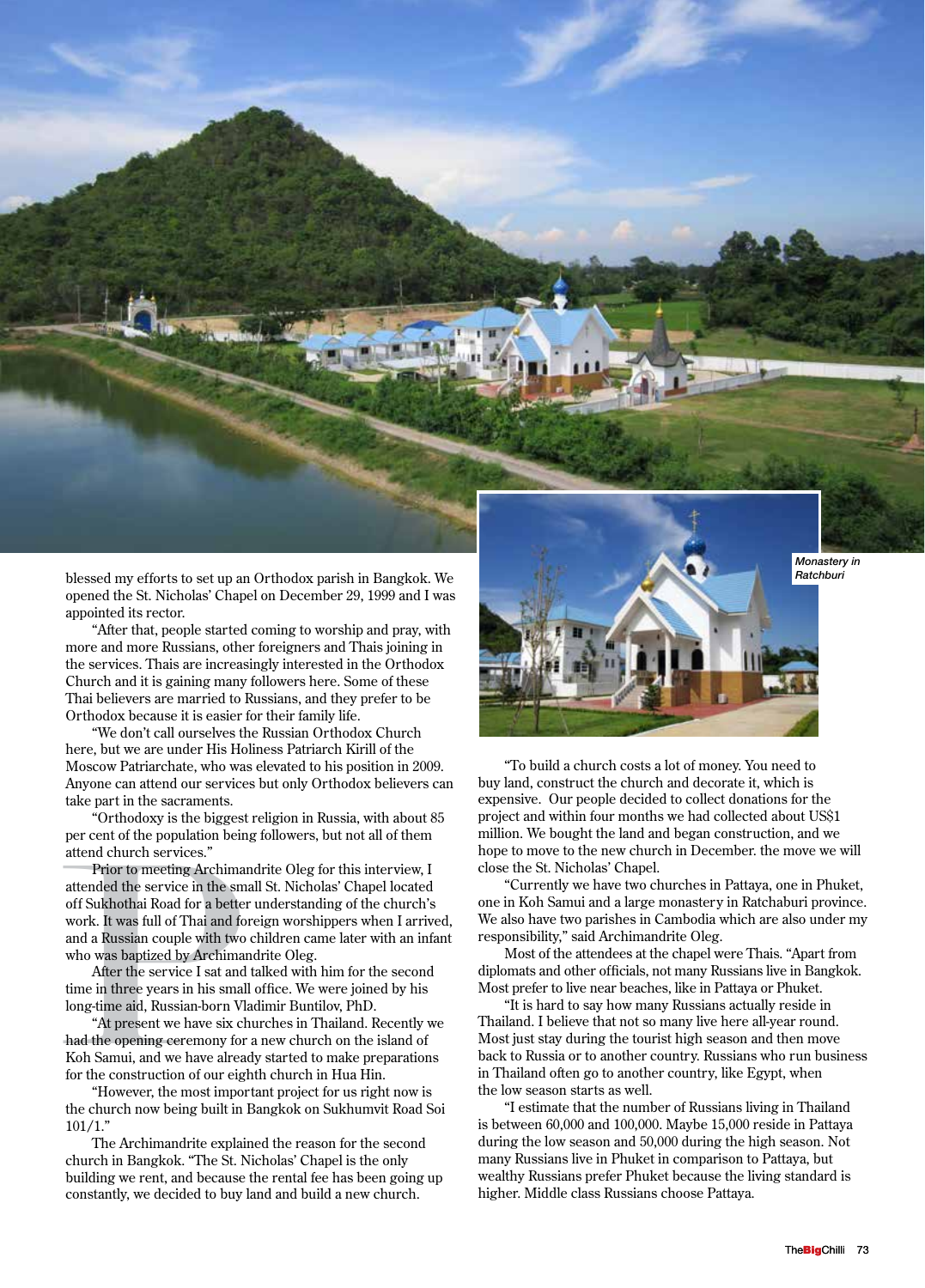## **Feature Insight** | Religion



*Father Oleg conducting a service*





*Above and top: the first church in Pattaya; left: Second church in Pattaya under construction.*









*Above and below: Saint Nicholas' Chapel in Bangkok. Left: The new church under construction on Sukhumvit 101/1*



"Russians have started visiting and living in Hua Hin. Their numbers are likely to increase, especially those with children because Pattaya is not the best place for a family. They also prefer Hua Hin if they find Phuket too expensive."

This is what Archimandrite Oleg told me about Pattaya three years ago: "It is very difficult for me to come and stay here. I don't feel so good. All the sin [associated with the city] has some bad energy and you can feel it. You can feel the atmosphere of the sin. I can stay for one or two nights, but after that I become sick and want to go back to Bangkok."

atmosphere of the sin. I can<br>that I become sick and wan<br>Today, his mood is diff<br>very well in Pattaya, but no<br>the local officials have been<br>important for them to conti<br>all success. I don't know, m<br>on the street in Pattaya i Today, his mood is different. "Back then I said I didn't feel very well in Pattaya, but now I feel better because step by step the local officials have been trying to change its image. It is important for them to continue in this effort and I wish them all success. I don't know, maybe it is only me, but when I walk on the street in Pattaya it seems that the girls and the boys [sex workers] aren't so aggressive and intrusive as before. Maybe also I feel better because I don't visit Pattaya as often as before because I need to visit other churches in the country."

Watching over the Orthodox congregation in Thailand keeps Archimandrite Oleg very busy. "I travel frequently, mostly by car, driving myself, or by plane. A major part of my activities in Thailand is to maintain contact with the Thai government, embassies, police and other officials," he said.

"Maybe it is a Russian tradition more than in other countries, but when something happens, the people, even non-believers, will come to church. I may never have seen them before and they know nothing about the religion, but when, for example, they lose money, they will come to church. When they are sitting in prison, they will write to the church. When they have a problem with the police or Thai people, they will come to church. When they have lost their passport, they will also come to church, and so on.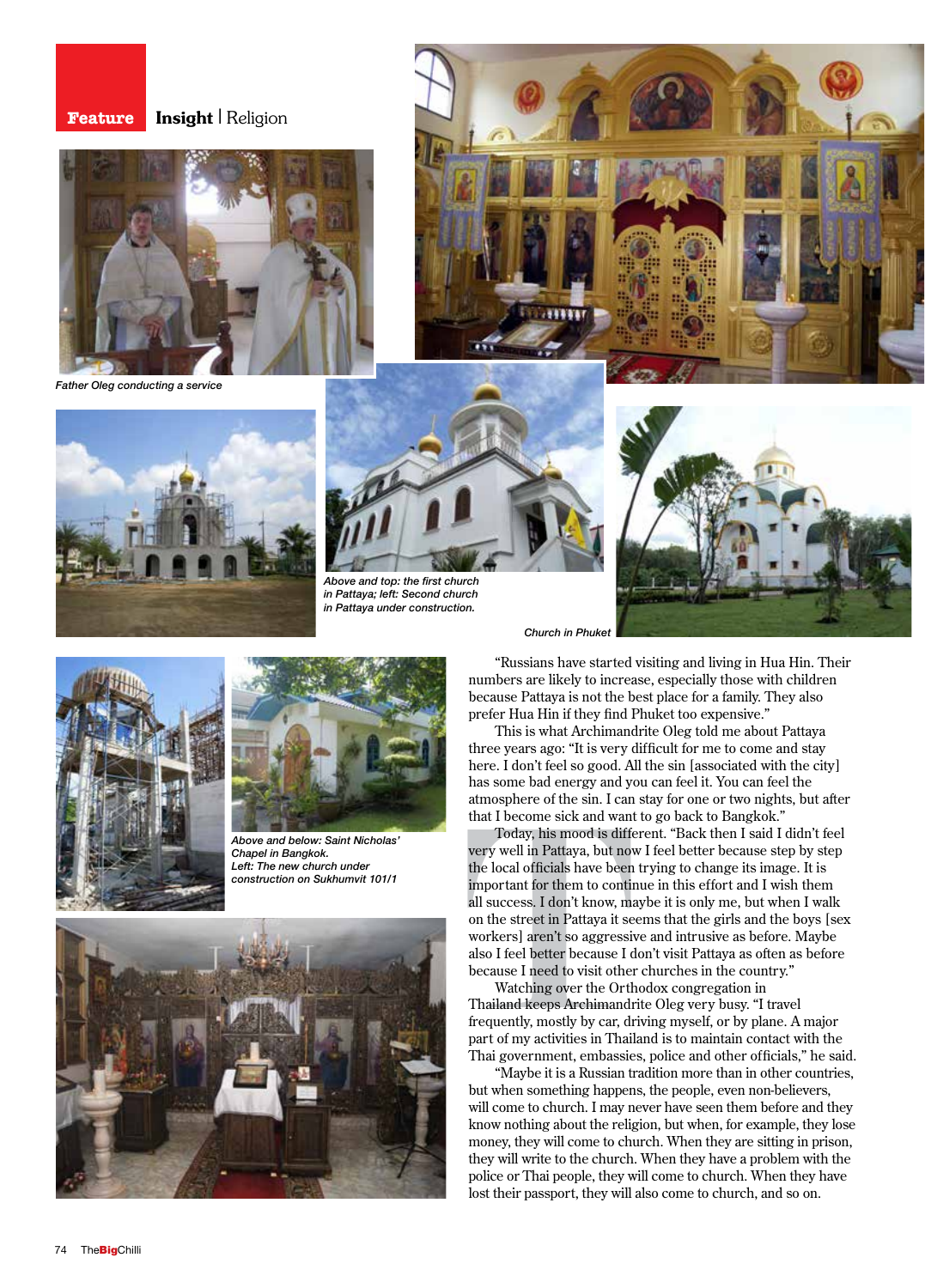

"People will come to me when they have no money, when they are sick and with other problems. This applies not only to Russians but to Orthodox believers of other nationalities.

"Sometimes, a Russian citizen sitting in prison or in the immigration detention center will contact me to help since dealing with the embassy is difficult because of the many papers necessary to apply for assistance.

"For us, cutting through the bureaucracy is easy. I can go to pay the fine and they can go back to Russia. I also help sick people without having to go to the embassy. With so many Russian citizens asking for help – I wouldn't have time to do anything else if I always went through the embassy," Archimandrite Oleg said.

"We try to help everyone as much as we can. We talk to the police and to other Thai authorities. Of course, every nationality

*A regular service at the church in Koh Samui*





has good and bad people, but often Russians here face problems not because they have done something bad, but because they don't have enough knowledge about the Thai culture, traditions and way of life.

"Our Russian priests and other people in the church here study the Thai language and culture for one year. If after one year they can't learn the language, they leave as it is impossible for them to live in Thailand without knowing the language.

don't have enough knowledg<br>and way of life.<br>"Our Russian priests an<br>study the Thai language and<br>year they can't learn the lang<br>for them to live in Thailand<br>"We now have one Thai<br>Wanna, and another Thai ma<br>studying in Saint "We now have one Thai priest, Father Danai (Daniel) Wanna, and another Thai man is currently preparing and studying in Saint Petersburg in Russia to be a priest. I believe that we should have one Russian and one Thai priest in every church in Thailand because at present the believers are mostly Thais, Russians and other foreigners who can understand Russian. We also need an English-speaking priest. The Thai government has granted us 10 work permits.

"We have some social programs to help Thai people. We try to help anyone no matter their faith, whether they are Buddhist, Jewish, Muslim or any other religion. We will help everyone."

During the 2010 floods, the church donated one million baht for the victims. Most of the donors were Russians residing in Thailand but other donations came from Russia, the US and other countries. There were even donations from Thai people.

Archimandrite Oleg welcomes the "absolute freedom of

religion" in Thailand, and invites anyone to attend Orthodox Christian Church services here. "You could see during today's service that it was held in Thai, English, Russian and a little Greek for one worshipper, because everybody is happy to hear the service in their own language."

Normally, services in Pattaya and in Bangkok are attended by between 20 and 50 people. On special occasions, such as Easter Sunday, as many as 1,000 worshippers may join